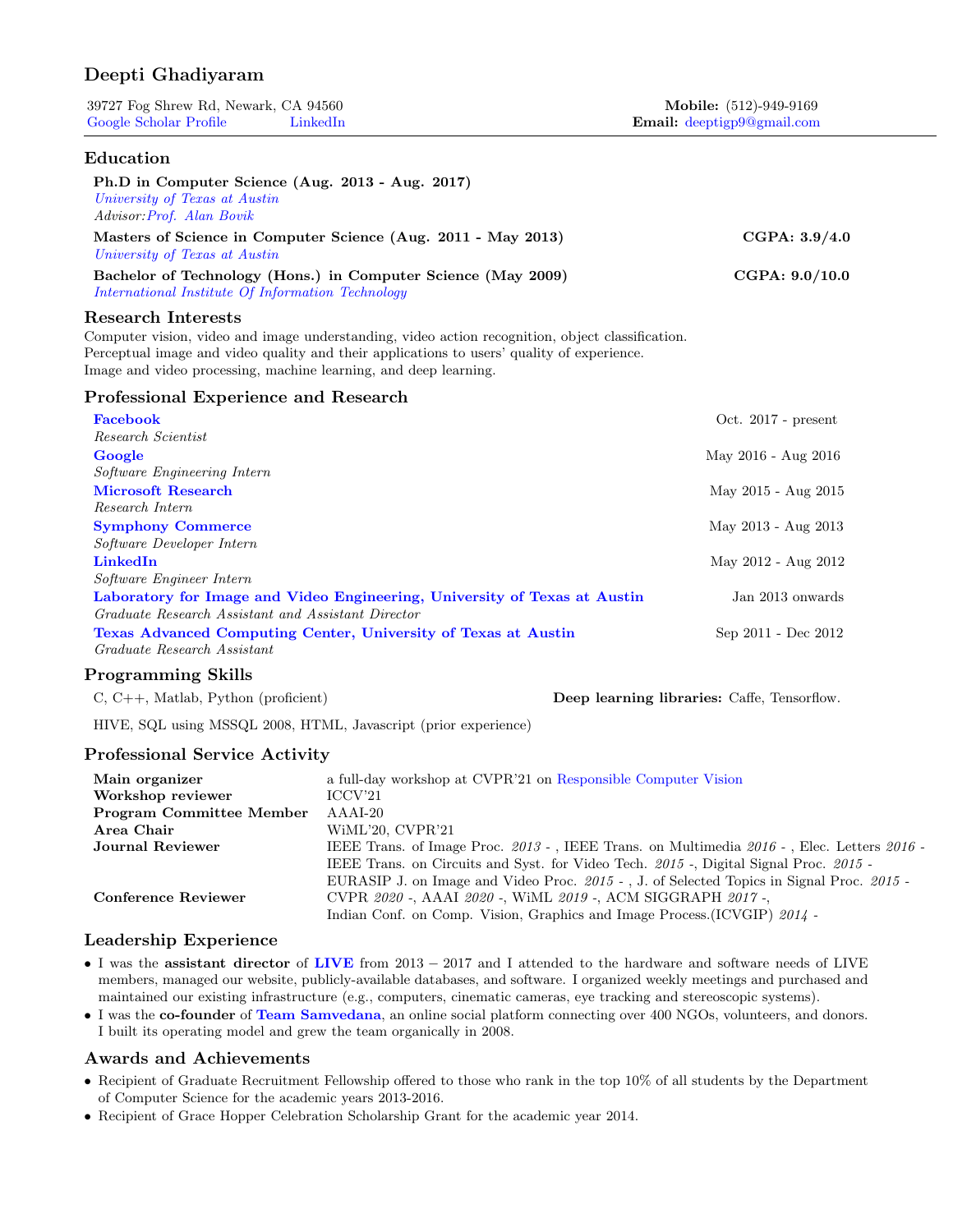- Recipient of the *[MCD fellowship](http://www.utexas.edu/ogs/funding/fellowships/mcd.html)* offered by UT-Austin for the academic year 2013-14.
- Selected as one of the 90 young leaders across the globe for *[Starting Bloc Fellowship](http://www.startingbloc.org/NY13)* in 2013.
- Received a one-of-a-kind award for my community services both within and outside of IIIT.
- Selected as one of the 7 delegates from all over India to represent Indian Engineering by the Ministry of Youth Affairs and Sports, Gov. of India at Singapore as part of a cultural exchange program between India and Singapore, July 2008
- Included in the Dean's List, for the years 2005 2009 for excellence in academic performance in IIIT.
- One of the finalists for [Google India Women in Engineering Award, 2008.](http://googleblog.blogspot.com/2008/01/google-india-women-in-engineering-award.html)

## Publications (Updated list [here\)](https://scholar.google.com/citations?user=NyKCrmoAAAAJ&hl=en&authuser=1)

### Book Chapters

- D. Ghadiyaram, T. Goodall, L. K. Choi, and A. C. Bovik, "Perceptual Image and Video Quality," Encyc. Img. Proc.
- L. K. Choi, T. Goodall, D. Ghadiyaram, and A. C. Bovik, "Perceptual Image Enhancement," Encyc. Img. Proc.

#### Patents

• A. Bovik, D. Ghadiyaram, and J. Pan, "Predicting a Viewer's Quality of Experience," US Patent 20,170,085,617, 2017.

#### Journals

- J. Kim, H. Zeng, D. Ghadiyaram, S. Lee, L. Zhang, and A.C. Bovik,"Deep Convolutional Neural Models for Picture Quality Prediction," IEEE Sig. Proc. Magazine, Nov. 2017.
- D. Ghadiyaram, J. Pan, and A. C. Bovik, "Learning a Continuous-Time Streaming Video QoE Model," IEEE Trans. Image Proc., vol. 27, no. 5, pp 2257 - 2271, Jan. 2018.
- D. Ghadiyaram, J. Pan, and A. C. Bovik, "A Subjective and Objective Study of Stalling Events in Mobile Streaming Videos," IEEE Trans. Circ. and Syst. for Video Tech., Oct. 2017.
- D. Ghadiyaram, J. Pan, A. C. Bovik, A. K. Moorthy, P. Panda, and K. C. Yang,"In-capture Mobile Video Distortions: A Study of Subjective Behavior and Objective Algorithms," IEEE Trans. Circ. and Syst. for Video Tech., May 2017.
- D. Kundu, D. Ghadiyaram, A. C. Bovik, and B. L. Evans, "No-Reference Quality Assessment of High Dynamic Range Pictures," IEEE Trans. Img. Proc., Mar. 2017.
- D. Kundu, D. Ghadiyaram, A. C. Bovik, and B. L. Evans, "Large-scale Crowdsourced Study for High Dynamic Range Pictures," IEEE Trans. Img. Proc., vol. 26, no. 10, pp 4725-4740, June 2017.
- D. Ghadiyaram and A. C. Bovik, "Perceptual Quality Prediction on Authentically Distorted Images Using a Bag of Features Approach," J. of Vision. vol. 17, no. 32, Jan. 2017.
- D. Ghadiyaram and A. C. Bovik,"Massive Online Crowdsourced Study of Subjective and Objective Picture Quality," IEEE Trans. Img. Proc. vol. 25, no. 1, Jan. 2016.

#### Conference Proceedings

- A Duarte, S Palaskar, L Ventura, D Ghadiyaram,K. Haan, F. Metze, J. Torres, X. Giro-i-Nieto, "How2Sign: a large-scale multimodal dataset for continuous American sign language," [https://arxiv.org/pdf/2008.08143.pdf,](https://arxiv.org/pdf/2008.08143.pdf) CVPR 2021.
- Z. Ying, M. Mandal, D Ghadiyaram, and A Bovik, "Patch-VQ:'Patching Up'the Video Quality Problem," [https://arxiv.org/pdf/2011.13544.pdf,](https://arxiv.org/pdf/2011.13544.pdf) CVPR 2021.
- K. K. Singh, D. Mahajan, K. Grauman, Y. J. Lee, M. Feiszli, and D. Ghadiyaram, "Don't Judge an Object by Its Context: Learning to Overcome Contextual Bias,["https://arxiv.org/pdf/2001.03152.pdf,](https://arxiv.org/pdf/2001.03152.pdf) CVPR 2020 (Oral).
- Z. Ying, H. Niu, P. Gupta, D. Mahajan, D. Ghadiyaram, and A. Bovik,"From Patches to Pictures (PaQ-2-PiQ): Mapping the Perceptual Space of Picture Quality,["https://arxiv.org/pdf/1912.10088.pdf,](https://arxiv.org/pdf/1912.10088.pdf) 2020.
- X. Yan, I. Misra, A. Gupta, D. Ghadiyaram, and D. Mahajan, "ClusterFit: Improving Generalization of Visual Representations,["https://arxiv.org/pdf/1912.03330.pdf,](https://arxiv.org/pdf/1912.03330.pdf) 2020.
- D. Ghadiyaram, M. Feiszli, D. Tran, X. Yan, H. Wang, and D. Mahajan, "Large-scale weakly-supervised pre-training for video action recognition," CVPR, Long Beach, June 16 - 20, 2019.
- Z. Yang, D. Mahajan, D. Ghadiyaram, R. Nevatia, V. Ramanathan, "Activity Driven Weakly Supervised Object Detection," CVPR, Long Beach, June 16 - 20, 2019.
- B. Xiong, Y. Kalantidis, D. Ghadiyaram, and K. Grauman, "Less is More: Learning Highlight Detection from Video Duration," CVPR, Long Beach, June 16 - 20, 2019.
- D. Ghadiyaram, C. Chen, S. Inguva, and A. Kokaram, "A No-Reference Video Quality Predictor for Compression and Scaling Artifacts," IEEE Int. Conf. Image Proc., Beijing, Sept. 17-20, 2017.
- D. Ghadiyaram , J. Pan, A. C. Bovik, A. K. Moorthy, P. Panda, and K. C. Yang, "Subjective and Objective Quality Assessment of Mobile Videos with In-Capture Distortions," Int. Conf. on Acoustics, Speech, and Sig. Proc., New Orleans, March 5-9th, 2017.
- D. Kundu, D. Ghadiyaram, A. C. Bovik, and B. L. Evans, "No-reference Image Quality Assessment for High Dynamic Range Images," Proc. Asilomar Conf. on Sig., Syst. and Comput., Nov. 2016.
- D. Ghadiyaram and A. C. Bovik, "Scene Statistics of Authentically Distorted Images in Perceptually Relevant Color Spaces for Blind Image Quality Assessment," IEEE Int. Conf. Image Proc. , Sept. 2015.